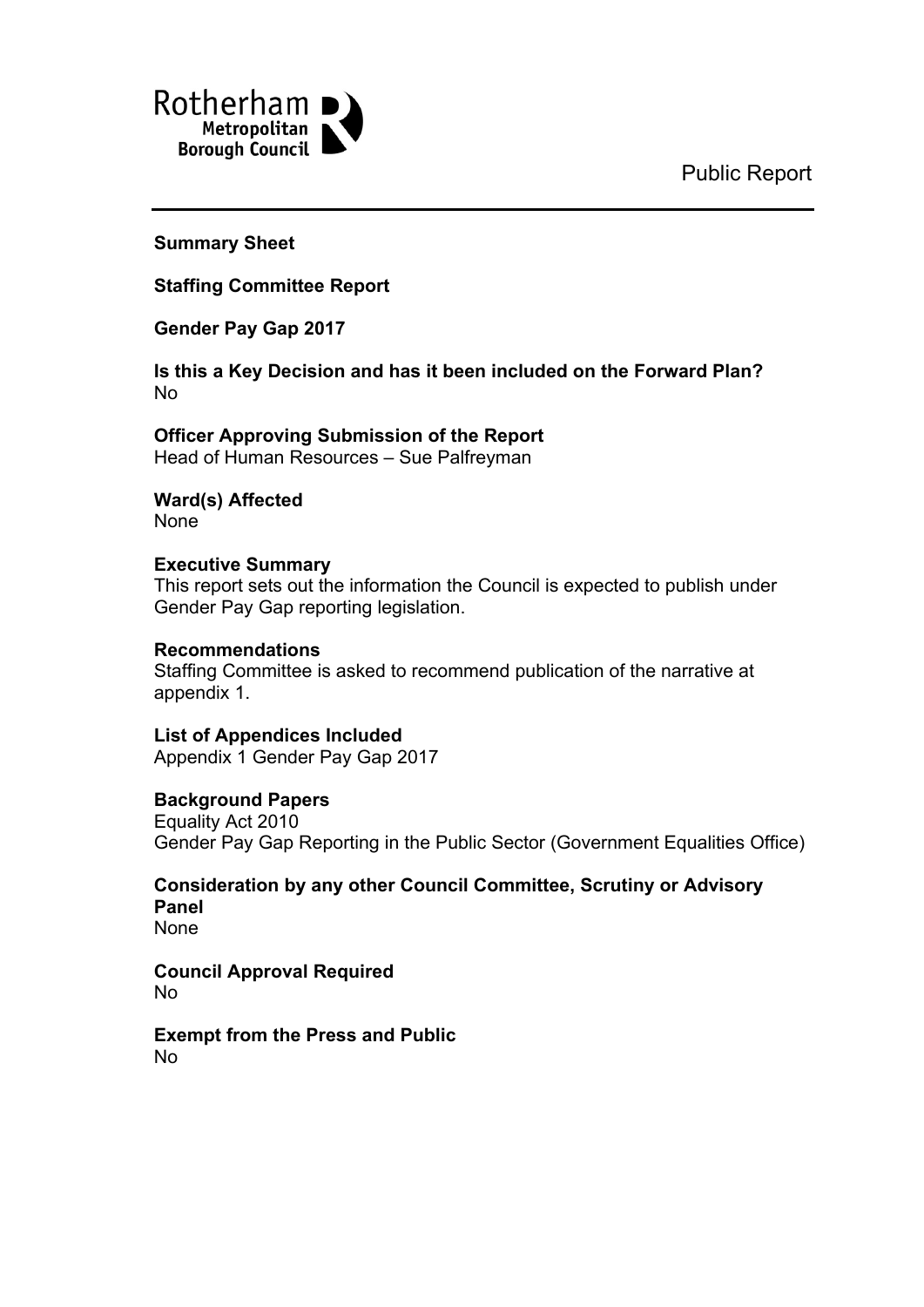# **Gender Pay Gap 2017**

#### **1. Recommendations**

1.1Staffing Committee is asked to recommend publication of the narrative at appendix 1.

# **2. Background**

- 2.1 Gender pay reporting legislation requires employers with 250 or more employees to publish statutory calculations every year showing how large the pay gap is between their male and female employees.
- 2.2 Gender pay gap reporting is a different requirement to carrying out an equal pay audit.
	- Equal pay deals with the differences between men and women who carry out the same jobs, similar jobs or work of equal value. It is unlawful to pay people unequally because they are a man or a woman.
	- The gender pay gap shows the difference in the average pay between all men and women in a workforce. If a workforce has a particularly high gender pay gap, this can indicate there may a number of issues to deal with, and the individual calculations may help to identify what those issues are.
- 2.3 From April 2017 employers have up to 12 months to publish this information. There are two sets of regulations.
	- The first is mainly for the private and voluntary sectors (which took effect from 5 April 2017).
	- The second is mainly for the public sector (which took effect from 31 March 2017).

The deadline to report is 30 March 2018 for public sector employers

- 2.4 These results must be published on the Council's website and a government site. This means that the gender pay gap will be publicly available, including to customers, employees and potential future recruits.
- 2.5 The Council has an option to provide a narrative with its calculations which explains the reasons for the results and details of actions being taken to reduce or eliminate the gender pay gap. Appendix 1 shows the Council's narrative.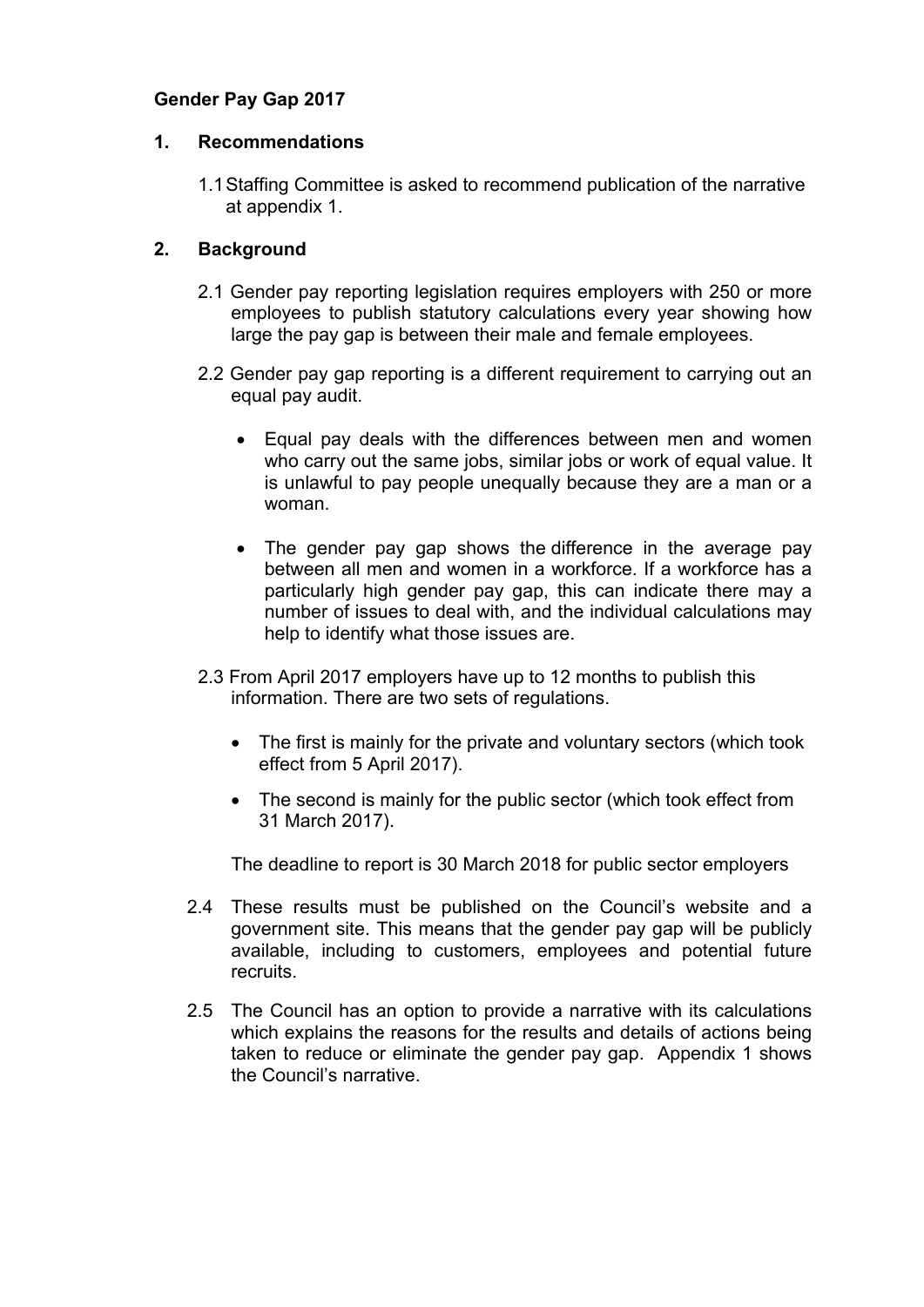# **3. Key Issues**

- 3.1 The median gender pay gap for the Council was **12.5%** and the mean pay gap **11.5%** which shows that men were paid more than women, however, the figures compare favourably with the average UK gap **20.9%** and EU average **16.7%**.
- 3.2 Regionally only Doncaster has so far published information. Their median pay gap was 21.1% and mean 15.7%.

# **4. Options considered and recommended proposal**

4.1 Publish the narrative in line with legislative requirements.

# **5. Consultation**

5.1 Consultation has taken place with Cllr Alam.

# **6. Timetable and Accountability for Implementing this Decision**

6.1 The legal requirement is for publication by the 30 March 2018.

### **7. Financial and Procurement Implications**

7.1 None

#### **8. Legal Implications**

8.1 The Council is obliged to publish information under legislation.

### **9. Human Resources Implications**

9.1 An appropriately rewarded workforce motivates employees and meets standards of fairness and equality required by employment legislation.

### **10. Implications for Children and Young People**

10.1 Employees working in Children's and Young People's Services are included in the Council's Gender Pay Gap calculations.

### **11 Equalities and Human Rights Implications**

11.1 Fair pay structures are a requirement of employment and equalities legislation.

### **12. Implications for Partners and Other Directorates**

12.1 The Gender Pay Gap reporting applies to employees across the Council.